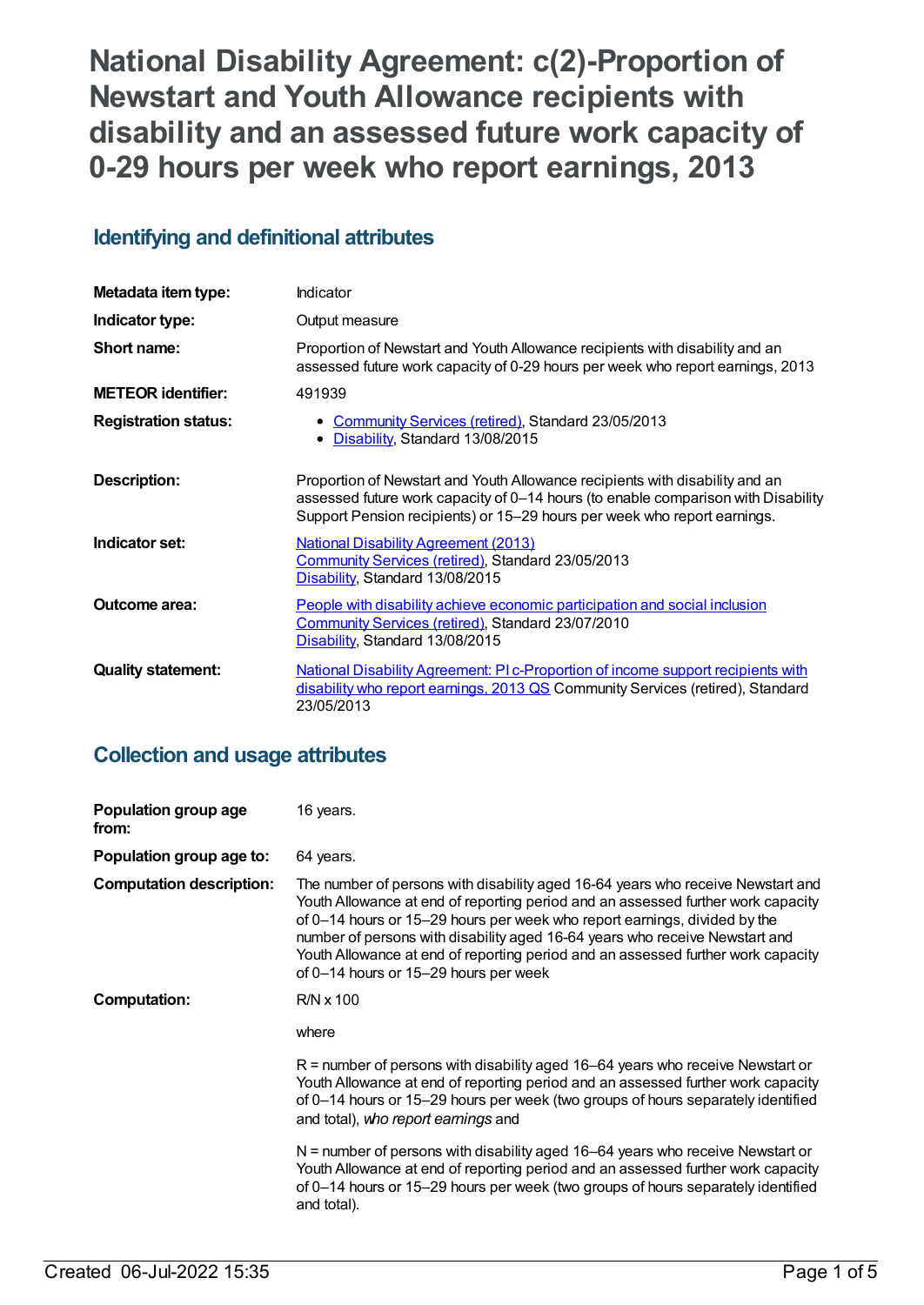| Numerator:                      | Number of persons with disability aged 16-64 years who receive Newstart or Youth<br>Allowance at end of reporting period and an assessed further work capacity of 0-<br>14 hours or 15-29 hours per week (two groups of hours separately identified and<br>total), who report earnings. |
|---------------------------------|-----------------------------------------------------------------------------------------------------------------------------------------------------------------------------------------------------------------------------------------------------------------------------------------|
| <b>Numerator data elements:</b> | <b>Data Element / Data Set-</b>                                                                                                                                                                                                                                                         |
|                                 | Data Element                                                                                                                                                                                                                                                                            |
|                                 | Specialist psychiatric disability service user indicator                                                                                                                                                                                                                                |
|                                 | Data Source                                                                                                                                                                                                                                                                             |
|                                 | Department of Families, Housing, Community Services and Indigenous Affairs                                                                                                                                                                                                              |
|                                 | administrative data (Blue book dataset)                                                                                                                                                                                                                                                 |
|                                 | Data Element / Data Set-                                                                                                                                                                                                                                                                |
|                                 | Data Element                                                                                                                                                                                                                                                                            |
|                                 | Whether earnings reported indicator                                                                                                                                                                                                                                                     |
|                                 | <b>Data Source</b>                                                                                                                                                                                                                                                                      |
|                                 | Department of Families, Housing, Community Services and Indigenous Affairs<br>administrative data (Blue book dataset)                                                                                                                                                                   |
|                                 | Data Element / Data Set-                                                                                                                                                                                                                                                                |
|                                 | Service episode-episode end date, DDMMYYYY                                                                                                                                                                                                                                              |
|                                 | Data Source                                                                                                                                                                                                                                                                             |
|                                 | Department of Families, Housing, Community Services and Indigenous Affairs<br>administrative data (Blue book dataset)                                                                                                                                                                   |
|                                 | Data Element / Data Set-                                                                                                                                                                                                                                                                |
|                                 | Person-age, total years N[NN]                                                                                                                                                                                                                                                           |
|                                 | <b>Data Source</b>                                                                                                                                                                                                                                                                      |
|                                 | Department of Families, Housing, Community Services and Indigenous Affairs<br>administrative data (Blue book dataset)                                                                                                                                                                   |
|                                 | Data Element / Data Set                                                                                                                                                                                                                                                                 |
|                                 | Service event-last service provision date, DDMMYYYY                                                                                                                                                                                                                                     |
|                                 | Data Source                                                                                                                                                                                                                                                                             |
|                                 | Department of Families, Housing, Community Services and Indigenous Affairs<br>administrative data (Blue book dataset)                                                                                                                                                                   |
|                                 | Data Element / Data Set                                                                                                                                                                                                                                                                 |
|                                 | Person-source of cash income (all), code NNNN                                                                                                                                                                                                                                           |
|                                 | Data Source                                                                                                                                                                                                                                                                             |
|                                 | Department of Families, Housing, Community Services and Indigenous Affairs<br>administrative data (Blue book dataset)                                                                                                                                                                   |
| Denominator:                    | Number of persons with disability aged 16-64 years who receive Newstart or Youth<br>Allowance at end of reporting period and an assessed further work capacity of 0-<br>14 hours or 15-29 hours per week (two groups of hours separately identified and<br>total).                      |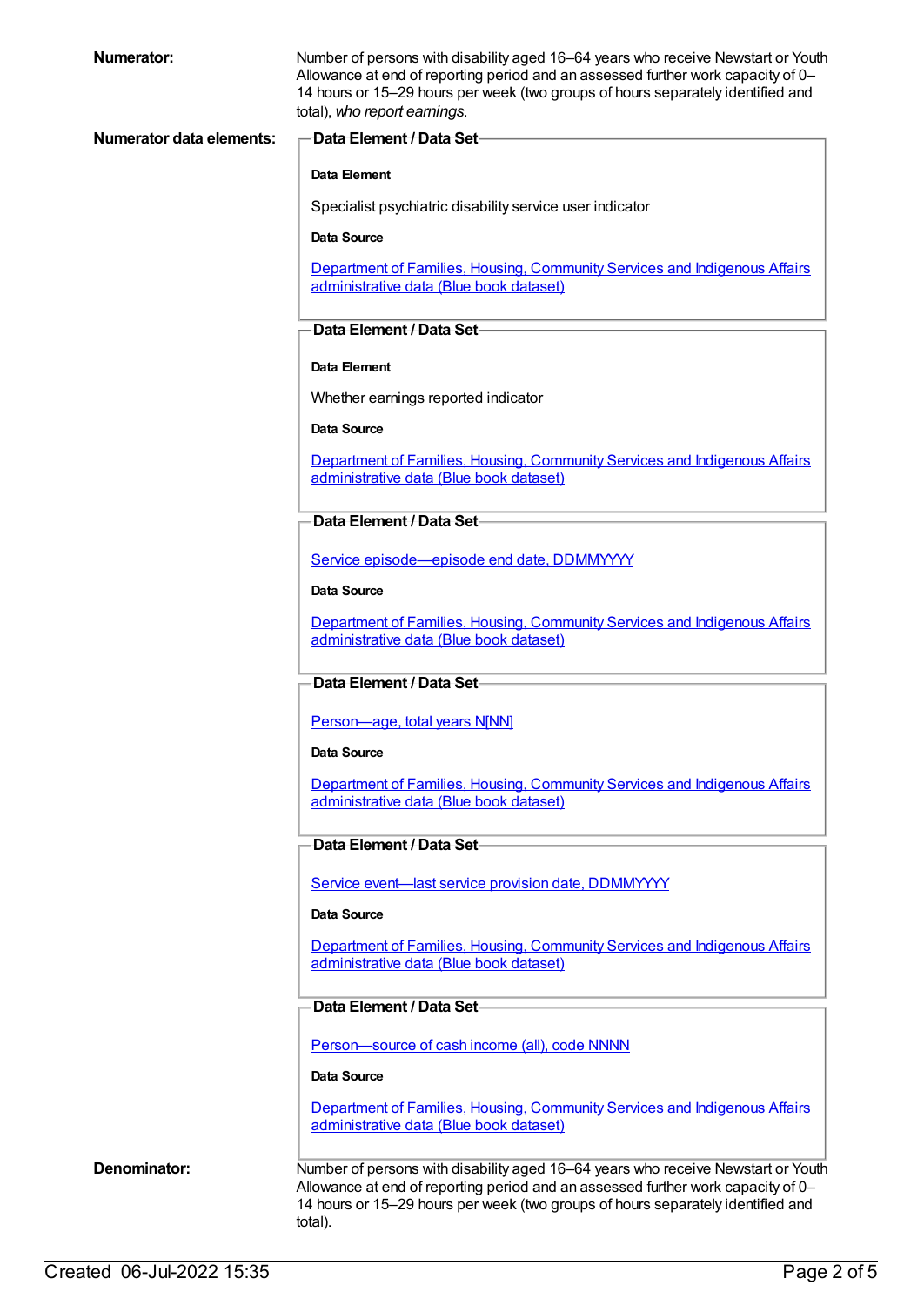#### **Denominator data elements:**

#### **Data Element / Data Set**

#### **Data Element**

Specialist psychiatric disability service user indicator

#### **Data Source**

Department of Families, Housing, Community Services and Indigenous Affairs [administrative](https://meteor.aihw.gov.au/content/557660) data (Blue book dataset)

#### **Data Element / Data Set**

Service [episode—episode](https://meteor.aihw.gov.au/content/270160) end date, DDMMYYYY

#### **Data Source**

Department of Families, Housing, Community Services and Indigenous Affairs [administrative](https://meteor.aihw.gov.au/content/557660) data (Blue book dataset)

#### **Data Element / Data Set**

[Person—age,](https://meteor.aihw.gov.au/content/303794) total years N[NN]

#### **Data Source**

Department of Families, Housing, Community Services and Indigenous Affairs [administrative](https://meteor.aihw.gov.au/content/557660) data (Blue book dataset)

#### **Data Element / Data Set**

Service event-last service provision date, [DDMMYYYY](https://meteor.aihw.gov.au/content/323253)

#### **Data Source**

[Department](https://meteor.aihw.gov.au/content/557660) of Families, Housing, Community Services and Indigenous Affairs administrative data (Blue book dataset)

**Disaggregation:** All persons with reported disability aged 16-64 years by State/Territory, by:

- Sex (male, female, total)
- age group (16-24, 25-34, 35-44, 45-54, 55-64, total 16-64 years)
- Country of birth (Australia, other English speaking countries, all English speaking countries, non-English speaking countries, total)
- Indigenous persons with reported disability aged 16-64 years

Data disaggregations will depend on sufficient numbers.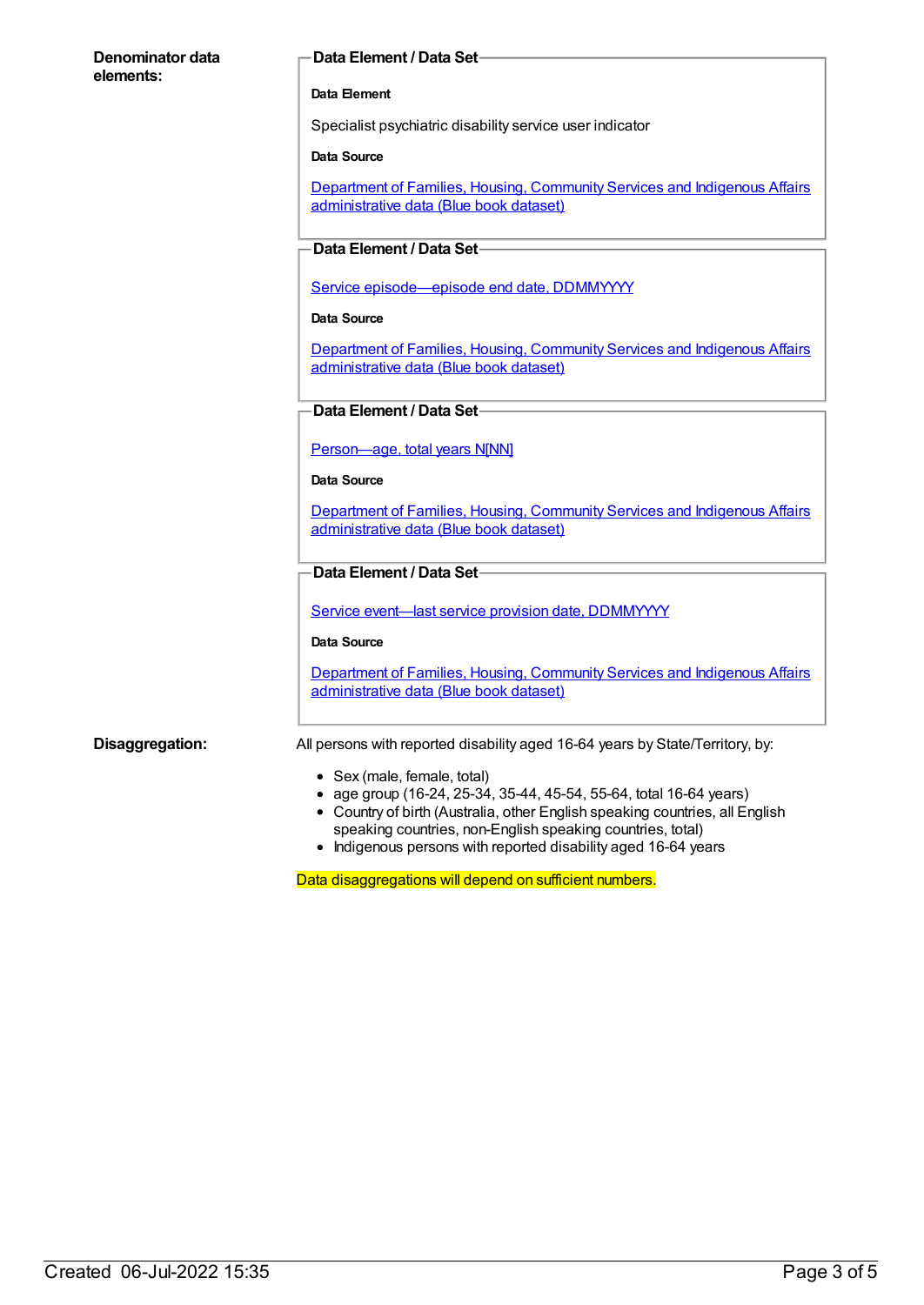#### **Disaggregation data elements:**

#### **Data Element / Data Set**

[Person—Australian](https://meteor.aihw.gov.au/content/286919) state/territory identifier, code N

**Data Source**

Department of Families, Housing, Community Services and Indigenous Affairs [administrative](https://meteor.aihw.gov.au/content/557660) data (Blue book dataset)

### **Data Element / Data Set**

[Person—sex,](https://meteor.aihw.gov.au/content/287316) code N

#### **Data Source**

Department of Families, Housing, Community Services and Indigenous Affairs [administrative](https://meteor.aihw.gov.au/content/557660) data (Blue book dataset)

### **Data Element / Data Set**

[Person—Indigenous](https://meteor.aihw.gov.au/content/291036) status, code N

#### **Data Source**

[Department](https://meteor.aihw.gov.au/content/557660) of Families, Housing, Community Services and Indigenous Affairs administrative data (Blue book dataset)

#### **Data Element / Data Set**

[Person—age,](https://meteor.aihw.gov.au/content/303794) total years N[NN]

#### **Data Source**

Department of Families, Housing, Community Services and Indigenous Affairs [administrative](https://meteor.aihw.gov.au/content/557660) data (Blue book dataset)

#### **Data Element / Data Set**

[Person—country](https://meteor.aihw.gov.au/content/370943) of birth, code (SACC 2008) NNNN

#### **Data Source**

Department of Families, Housing, Community Services and Indigenous Affairs [administrative](https://meteor.aihw.gov.au/content/557660) data (Blue book dataset)

# **Representational attributes**

| Percentage |
|------------|
| Real       |
| Person     |
| N[NN.N]    |
|            |

## **Indicator conceptual framework**

**Framework and dimensions:** [Economic](https://meteor.aihw.gov.au/content/392708) resources and security

# **Data source attributes**